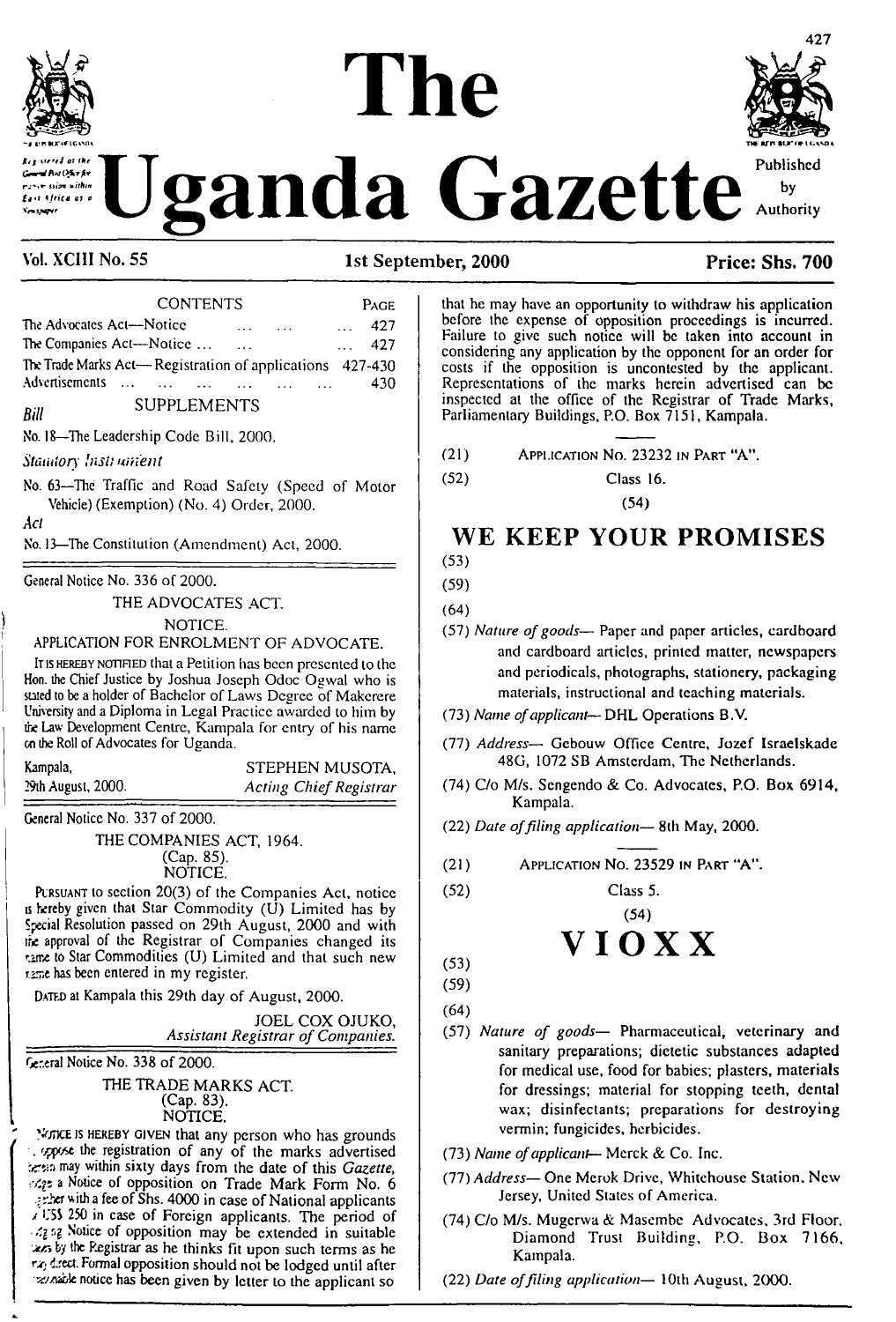

## **LEITZ**

- (53)
- (59)
- (64)
- (57) *Nature of goods—* Goods of paper and cardboard; stationery; office requisites (except furniture); printed matter; bookbinding material; manually operated and electric bookbinding equipment; manually operated and electric punching and binding equipment; manually operated and electric punches for punching holes in paper; manually operated and electric binding equipment; thermal binding equipment and accessories for the same (in particular binder spines of paper, wire and plastic, binder strips, filing strips, book covers, front and back covers, thermal folders of plastic and transparent film, thermal bound folders and hot-seal bonding machines); files; filing, indexing, presentation and signature folders; file away folders; desk files (not of leather); filing books; transparent sleeves; file indexes; hanging files; swing files; hanging pouches; hanging guide cards; identification tabs; punches; staplers; letter trays; filing containers for use in the office; teaching and instructional material( except apparatus); manually operated and electric laminating equipment, materials and accessories (in particular laminate pouches and foils, clips and chains for plastic-film pouches and photo pouches); and all other goods included in class 16.
- (73) *Name ofapplicant—* Esscltc Lcitz GmbH & Co. KG.
- (77) *Address—* Sicmcnsstrasse 64, D-70469 Stuttgart, Germany.
- (74) C/o M/s. Scngendo & Co. Advocates, P.O. Box 6914, Kampala.
- (22) *Date offding application—* 13th April, 2000.
- (21) Application No. 22581 in Part "A".
- (52) Class 16.

(54)

## $S W I P C O$

- (53)
- (59)
- (64)
- (57) *Nature ofgoods—* Paper matter and stationer)'; and all other goods included in class 16.
- (73) *Name ofapplicant* SW1PCO S.A.
- (77) *Address—* Rue de la Paix, 4 Lausanne. Switzerland.
- (74) C/o M/s. Scngendo & Co. Advocates, P.O. Box 6914, Kampala.
- (22) *Date offding application—* 17th August, 1999.
- (21) Application No. 23377 in Part "A".
- (52) Class 5.
	- (54)

## **DOLIPRANE**

- (53)
- (59)
- (64)
- '57) *Nature ofgoods—* Pharmaceutical products.
	- *Name ofapplicant—* Theraplix.
- (77) *Address—* 17. Rue de la Vanne. Immcuble Arc-cn-Ciel. 92120 Montrouge, France.
- (74) C/o M/s. Scngendo & Co. Advocates. P.O. Box 6914. Kampala.
- (22) *Date offiling application—* 22nd June, 2000.
- (21) Application No. 23531 in Part "A".
- (52) Class 5.

(54)

# SINGULAIR

(53) (59)

(64)

- (57) *Nature of goods—* Pharmaceutical, veterinary' and sanitary preparations; dietetic substances adapted for medical use, food for babies; plasters, materials for dressings; material for stopping teeth, dental wax; disinfectants; preparations for destroying vermin; fungicides, herbicides.
- (73) *Name ofapplicant—* Merck & Co. Inc.
- (77) *Address—* One Merok Drive. Whitehouse Station, New Jersey. United States of America.
- (74) C/o M/s. Mugerwa & Masembe Advocates, 3rd Floor, Diamond Trust Building, P.O. Box 7166. Kampala.
- (22) *Dale offding application—* 10th August, 2000.
- (21) Application No. 23484 in Part "A".
- (52) Class 30.

(54)

## GRISBI

- (53)
- (59) (64)
- (57) *Nature of goods* Bread, pizza, biscuits, cakes, sweets. snacks, puddings and other bakery products and alt
- other goods in class 30. (73) *Name ofapplicant*— Parmalat S.p.A.
- (77) *Address—* Via O. Grassi, 26, Collecchio (Parma) Iiary.
- (74) C/o M/s. Scngendo & Co. Advocates, P.O. Box 6914 Kampala.
- (22) *Date offding application—* 26lh July, 2000.
- (21) Application No. 23392 in Part "A".
- (52) Class 30.
	- (54)

## **MENTADENT**

- (53) (59)
- (64)
- (57) *Nature of goods* Chewing gum and breath freshenize candy.
- (73) *Name ofapplicant—* Unilever PLC.
- (77) *Address* Port Sunlight. Wirral, Merseyside, England.
- (74) C/o M/s. Sengendo &. Co. Advocates, P.O. Box 6914 Kampala.
- (22) *Date offiling application—* 28th June. 2000.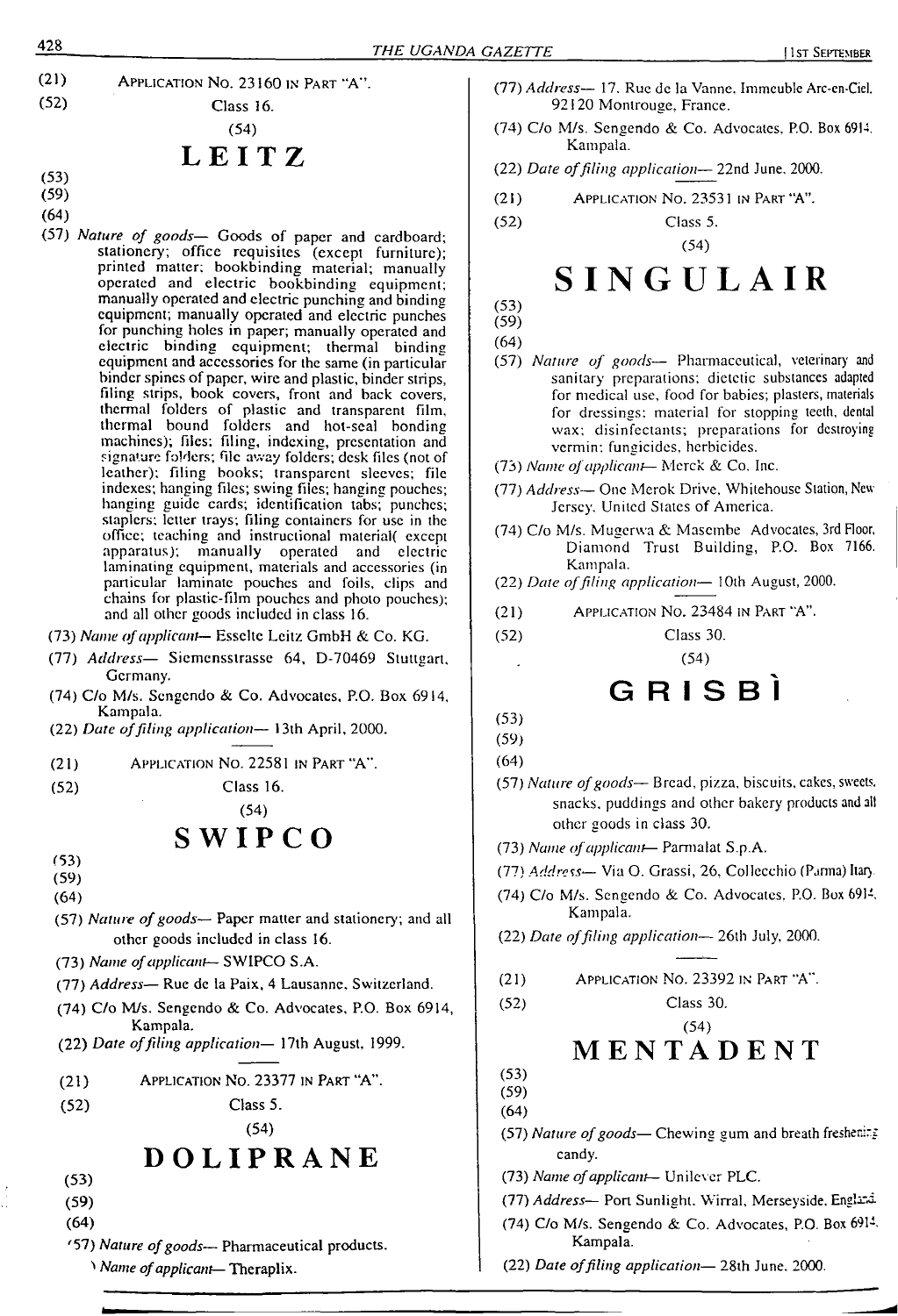| $\mathcal{L}$<br>APPLICATION NO. 23391 IN PART "A".                                                          | APPLICATION NO. 23389 IN PART "A".<br>(21)                                                                                                            |
|--------------------------------------------------------------------------------------------------------------|-------------------------------------------------------------------------------------------------------------------------------------------------------|
| (52)<br>Class 21.                                                                                            | (52)<br>Class 5.                                                                                                                                      |
| (54)                                                                                                         | (54)                                                                                                                                                  |
| MENTADENT                                                                                                    | MENTADENT                                                                                                                                             |
| (53)                                                                                                         | (53)                                                                                                                                                  |
| (59)                                                                                                         | (59)                                                                                                                                                  |
| (4)                                                                                                          | (64)                                                                                                                                                  |
| (57) Nature of goods— Toothbrushes, utensils and articles<br>for cleaning and the care of teeth, tongues and | (57) Nature of goods- Plaque disclosing tablets and<br>preparations.                                                                                  |
| gums, toothpicks, tooth brush and toothpick                                                                  | (73) Name of applicant- Unilever PLC.                                                                                                                 |
| holders, none being of precious metals, dental floss,                                                        | (77) Address- Port Sunlight, Wirral, Merseyside, England.                                                                                             |
| toilet utensils.<br>(73) Name of applicant-Unilever PLC.                                                     | (74) C/o M/s. Sengendo & Co. Advocates, P.O. Box 6914,                                                                                                |
|                                                                                                              | Kampala.                                                                                                                                              |
| (77) Address-Port Sunlight, Wirral, Merseyside, England.                                                     | (22) Date of filing application-28th June, 2000.                                                                                                      |
| (?4) C/o M/s. Sengendo & Co. Advocates, P.O. Box 6914,                                                       |                                                                                                                                                       |
| Kampala.                                                                                                     | (21)<br>APPLICATION NO. 23468 IN PART "A".<br>(52)<br>Class 5.                                                                                        |
| (22) Date of filing application-28th June, 2000.                                                             | (54)                                                                                                                                                  |
| APPLICATION NO. 23390 IN PART "A".                                                                           | <b>FLOLAN</b>                                                                                                                                         |
| (21)<br>Class 10.<br>(52)                                                                                    |                                                                                                                                                       |
| (54)                                                                                                         | $\binom{53}{59}$                                                                                                                                      |
|                                                                                                              | (64)                                                                                                                                                  |
| MENTADENT<br>(53)                                                                                            | (57) Nature of goods- Pharmaceutical preparations and<br>substances for the prevention, alleviation, and/or<br>treatment of cardiovascular disorders. |
| (59)                                                                                                         | (73) Name of applicant-The Wellcome Foundation Limited.                                                                                               |
| 64)                                                                                                          | (77) Address- Glaxo Wellcome House, Berkeley Avenue,<br>Greenford, Middlesex UB6 ONN, England.                                                        |
| (57) Nature of goods- Tongue scrapers, dental mirrors.<br>(73) Name of applicant- Unilever PLC.              | (74) C/o M/s. Sengendo & Co. Advocates, P.O. Box 6914,<br>Kampala.                                                                                    |
| (77) Address- Port Sunlight, Wirral. Merseyside, England.                                                    | (22) Date of filing application-20th July, 2000.                                                                                                      |
| 74) C/o M/s. Sengendo & Co. Advocates, P.O. Box 6914,                                                        |                                                                                                                                                       |
| Kampala.                                                                                                     | (21)<br>APPLICATION NO. 23469 IN PART "A".                                                                                                            |
| 22) Date of filing application-28th June, 2000.                                                              | Class 5.<br>(52)                                                                                                                                      |
|                                                                                                              | (54)<br><b>NIMBEX</b>                                                                                                                                 |
| APPLICATION NO. 23544 IN PART "A".<br>-1)                                                                    | (53)                                                                                                                                                  |
| Class 5.<br>$\mathbb{Z}_2$                                                                                   | (59)                                                                                                                                                  |
| (54)                                                                                                         | (64)                                                                                                                                                  |
| RALLIS                                                                                                       | (57) Nature of goods-Neuromuscular blocking agent.<br>(73) Name of applicant-The Wellcome Foundation Limited.                                         |
| 71                                                                                                           | (77) Address- Glaxo Wellcome House, Berkeley Avenue,<br>Greenford, Middlesex UB6 ONN, England.                                                        |
| $\sigma_{\rm eff}$<br>". Nature of goods- Medicinal, pharmaceuticals,                                        | (74) C/o M/s. Sengendo & Co. Advocates, P.O. Box 6914,<br>Kampala.                                                                                    |
| veterinary preparations and sanitary substances and<br>all types of pesticides including preparations for    | (22) Date of filing application-20th June, 2000.                                                                                                      |
| killing weeds and destroying vermin.                                                                         | APPLICATION NO. 23530 IN PART "A".<br>(21)                                                                                                            |
| Sections of applicant-Rallis India Limited.                                                                  | Class 5.<br>(52)                                                                                                                                      |
| Address- Ralli House, 21 D.S Marg, Fort, Mumbai<br>(Bombay) 400 001, India.                                  | (54)                                                                                                                                                  |
| 14, C/5 M/s. Mugerwa & Masembe Advocates, 3rd Floor,<br>Diamond Trust Building, P.O. Box 7166,               | CANCIDAS<br>(53)                                                                                                                                      |
| Kampala.                                                                                                     | (59)                                                                                                                                                  |

*", Ute offiling application—* 14th August, 2000.

(64)

**<sup>1</sup>st <sup>S</sup>eptember]** *THE UGANDA GAZETTE* **<sup>429</sup>**

T